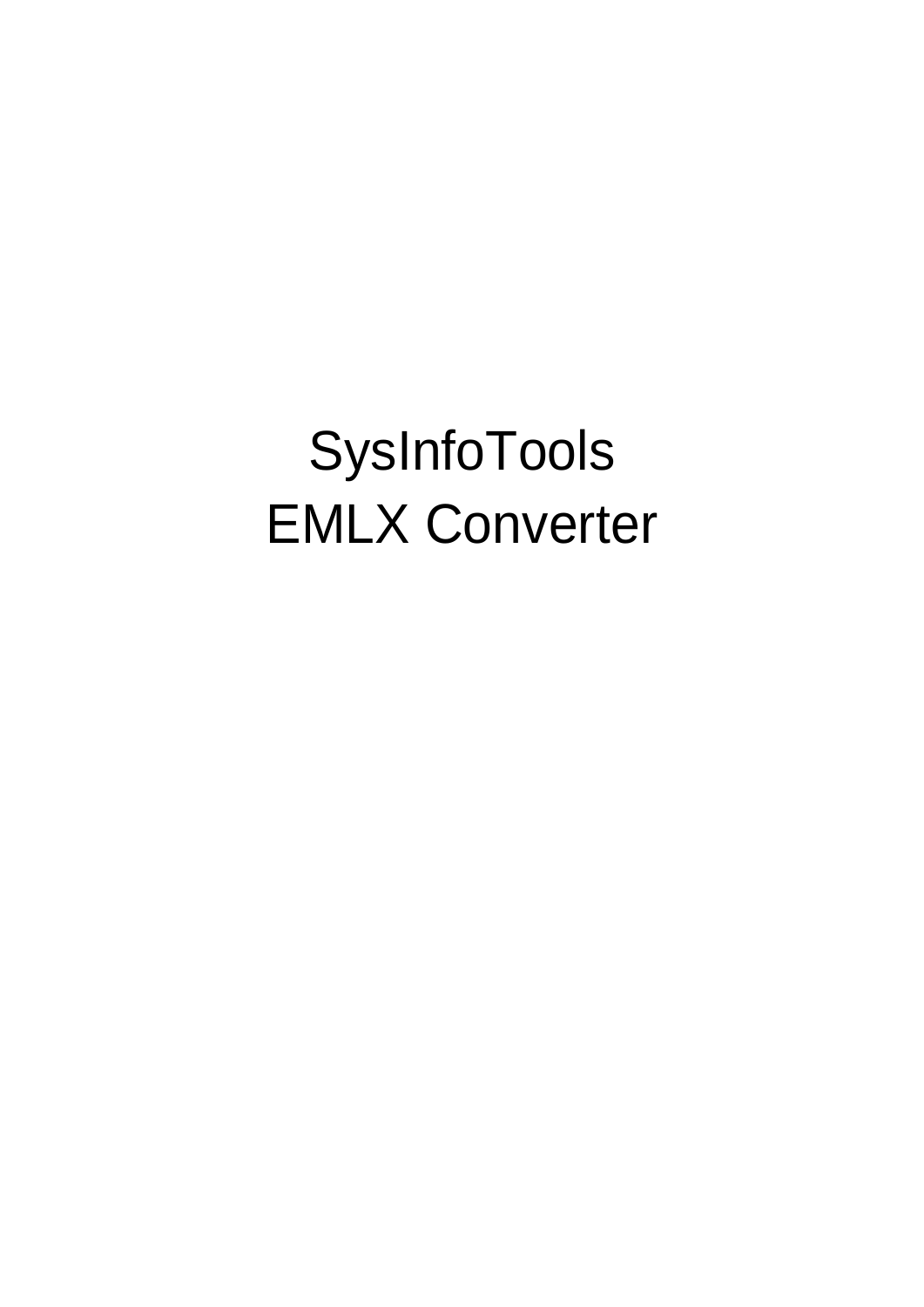# **Table of Contents**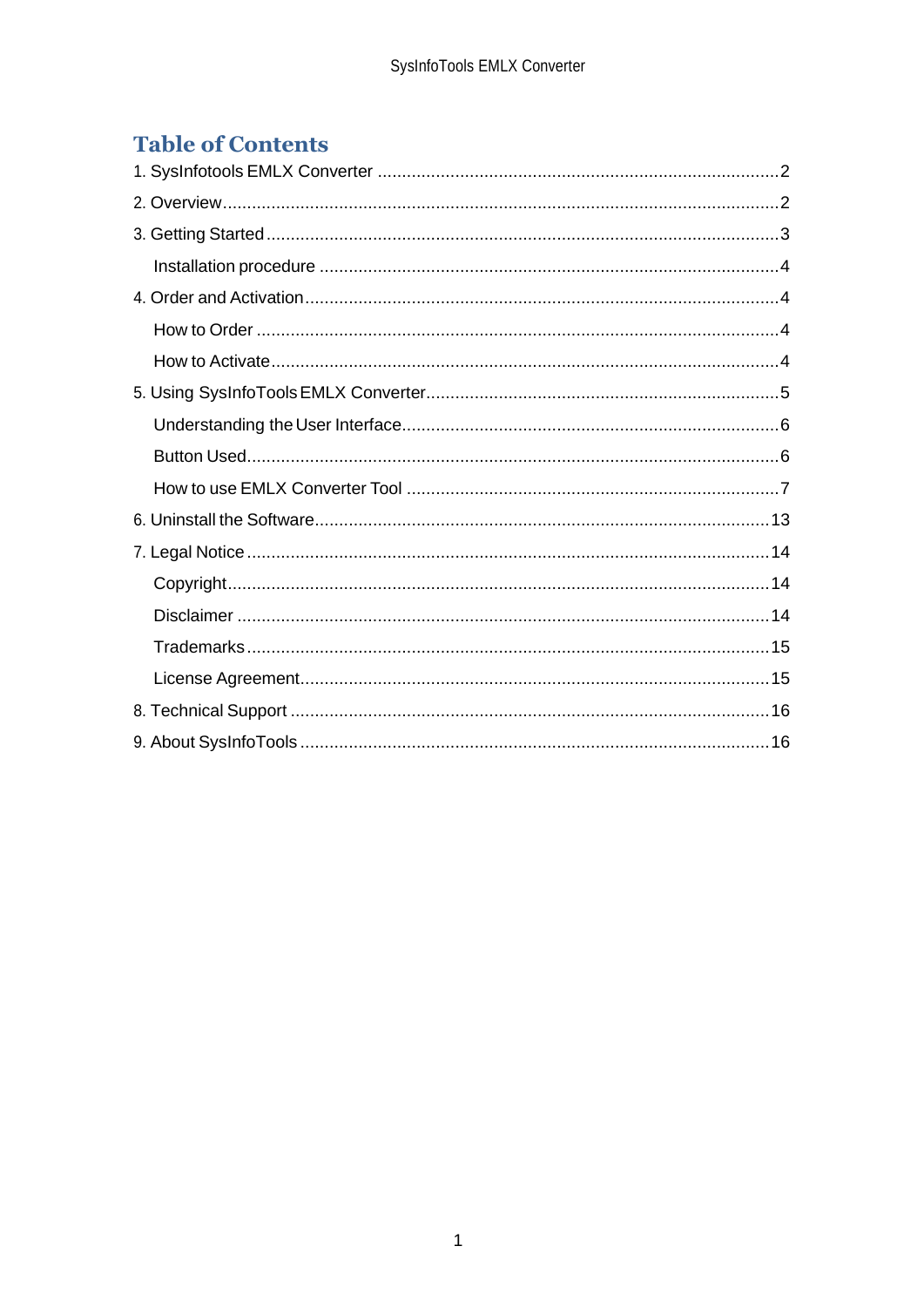# <span id="page-2-0"></span>**1. SysInfotools EMLX Converter**



## <span id="page-2-1"></span>**2.Overview**

**SysInfo EMLX Converter** is an all in one solution for converting **EMLX Email files into 10+ different formats** like PST, PDF, MBOX, MSG, Text, Gmail, Outlook, Zimbra, and etc. It offers users to add files from anywhere from the system, either stored on the internal hard drive or from the external storage media.

Key features of SysInfoTools EMLX Converter Tool are:

- Batch Conversion of EMLX files into various file formats.
- Import all EMLX emails into Gmail, Yahoo, Outlook, Zimbra, and etc.
- Export & save emails messages according to selected dates.
- Provide different options like; Date filtration & Naming Convention.
- Support Windows OS version i.e. 10 / 8.1 / 8 / 7 & Vista.

## <span id="page-2-2"></span>**3.Getting Started**

- Installation Procedure (See 3.1)
- □ [Order And Activation\(](#page-3-0)See 4.)

## <span id="page-2-3"></span>**Installation procedure**

To install **SysInfoTools EMLX Converter** Tool, follow the steps

given below: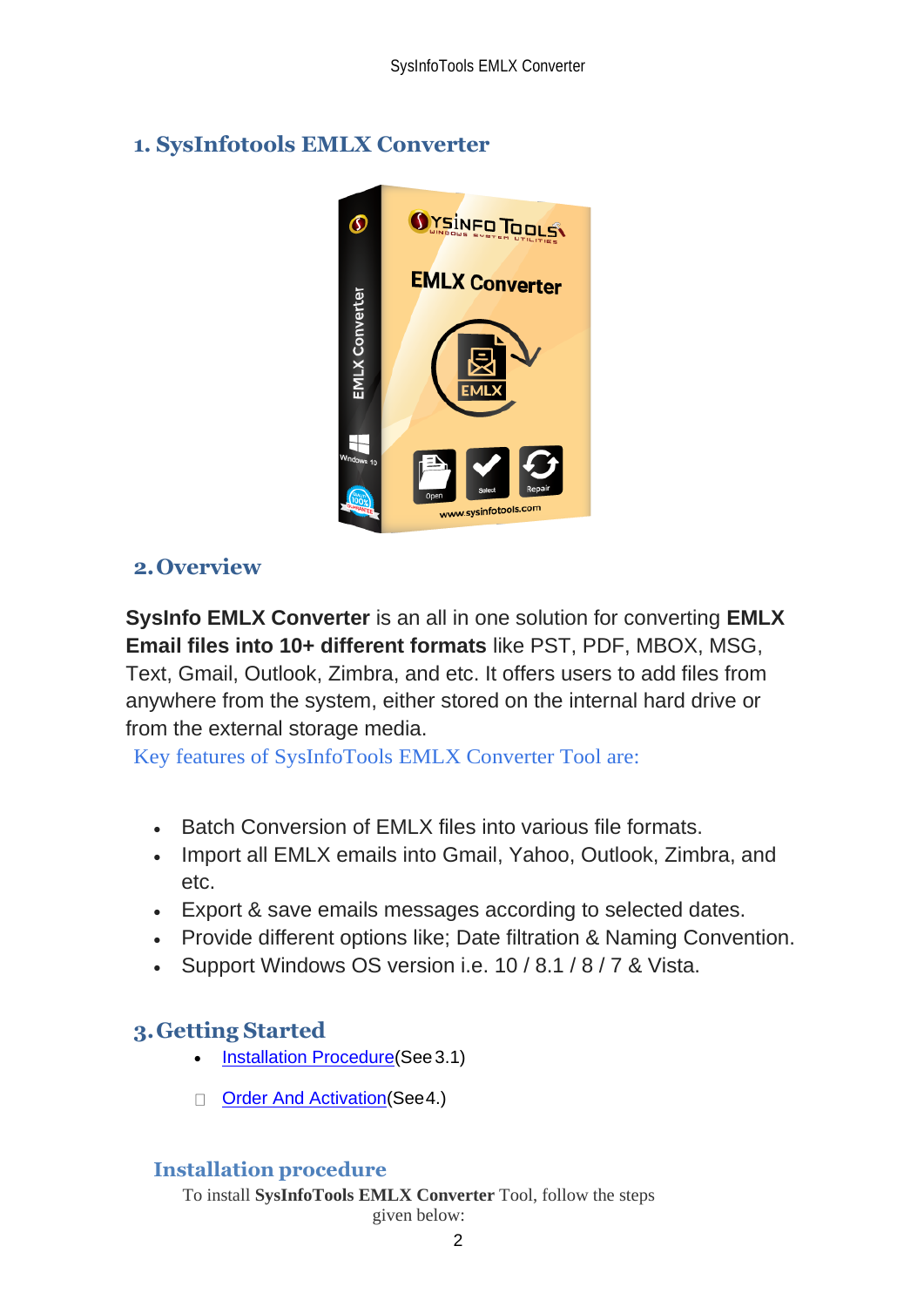1. Download demo version of the software setup (executable file or .exe) from the page linked below:

<https://www.sysinfotools.com/emlx-converter.php>

- 2. Double-click the setup to install the software onyour system.
- 3. Follow the steps on the setup wizard to install the software on your system.
- 4. After a successful completion, the setup wizard will pop-up the message of setup completion on your monitor screen.
- 5. Now click **Finish** to launch the software on your system.

**Note:**MicrosoftOutlookmustbeinstalledonyoursysteminorderto use **SysInfoTools EMLX Converter** Tool.

## <span id="page-3-0"></span>**4. Order and Activation**

- [How to Order](#page-3-1)(See4.1)
- [How to Activate](#page-3-2)(See4.2)

## <span id="page-3-1"></span>**How to Order**

The software can be purchased by making online payments. Click on the link shown below to have a look at the pricing details and to place an order.

<https://www.sysinfotools.com/buynow/emlx-converter.php>

Once the payment is received, an order number is sent to you via e-mail.

## <span id="page-3-2"></span>**How to Activate**

As you purchase the software, an Order Number is generated and provided to you. This order number has to be entered in the Registration window of the full version of EMLX Converter tool.

• Open **SysInfoTools EMLX Converter** software in your system, software registration dialog will pop-up on your screen to enter software authentication key.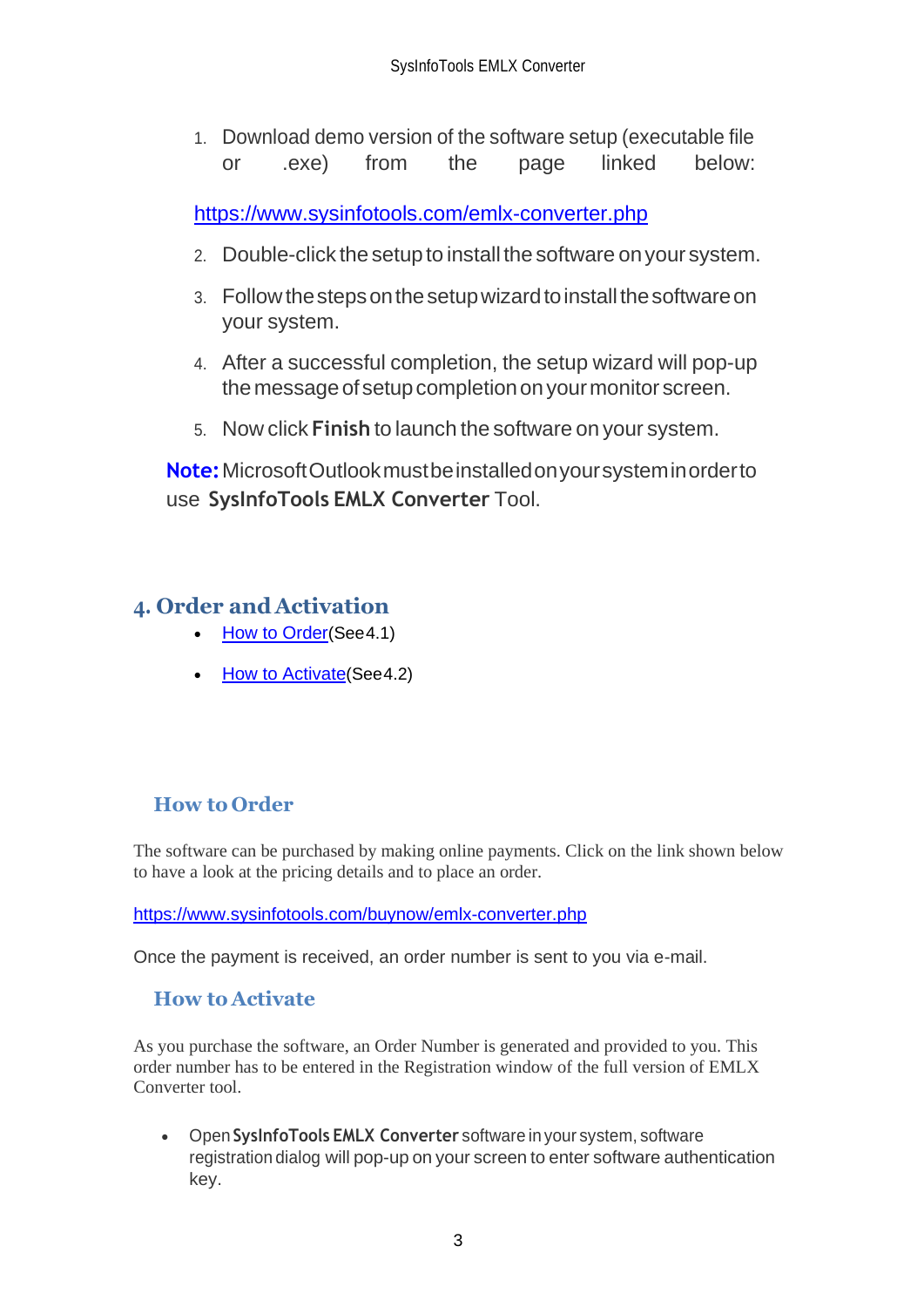| SysInfoTools Software Registration | × |
|------------------------------------|---|
| Authentication Code:               |   |
|                                    |   |
|                                    |   |
| I don't have authentication code   |   |
| Cancel<br>Help<br><b>Activate</b>  |   |

• Click the **"I don't have Authentication Code"** check box, following fields will be displayed in the registration dialog:

|                                  | SysInfoTools Software Registration | ×        |
|----------------------------------|------------------------------------|----------|
| Email Address:                   |                                    |          |
| Order Number:                    |                                    |          |
| Path to save file:               | C:\Users\SAM\Desktop               | $\cdots$ |
| I don't have authentication code |                                    |          |
| Get Authenticatication Code      | Cancel<br>Help                     |          |

**Email Address:** In this field, you need to enter your email address, which you have used to register **EMLX Converter** software.

**Order Number:** In this field, you need to enter the Order Number which has been provided to you at the time of purchasing the software.

**Path to save the file:** Select the path where you want to save the .info file which is generated after clicking on **"Get Authentication Code"**, by default **.info** file will saved on desktop of your system.

Send this **.info file** generated by the software at [sales@sysinfotools.com,](mailto:sales@sysinfotools.com) after getting **.info** file sales department will send you software activation key within a couple of minutes.

**For any software related queries email at:** [support@sysinfotools.com](mailto:support@sysinfotools.com)

## <span id="page-4-0"></span>**5. Using SysInfoTools EMLX Converter**

- [Understanding](#page-5-0) the User Interface (See 5.1)
- [Button Used](#page-5-1)(See 5.2)
- How to Use the PST Split [software?](#page-6-0)(See 5.3)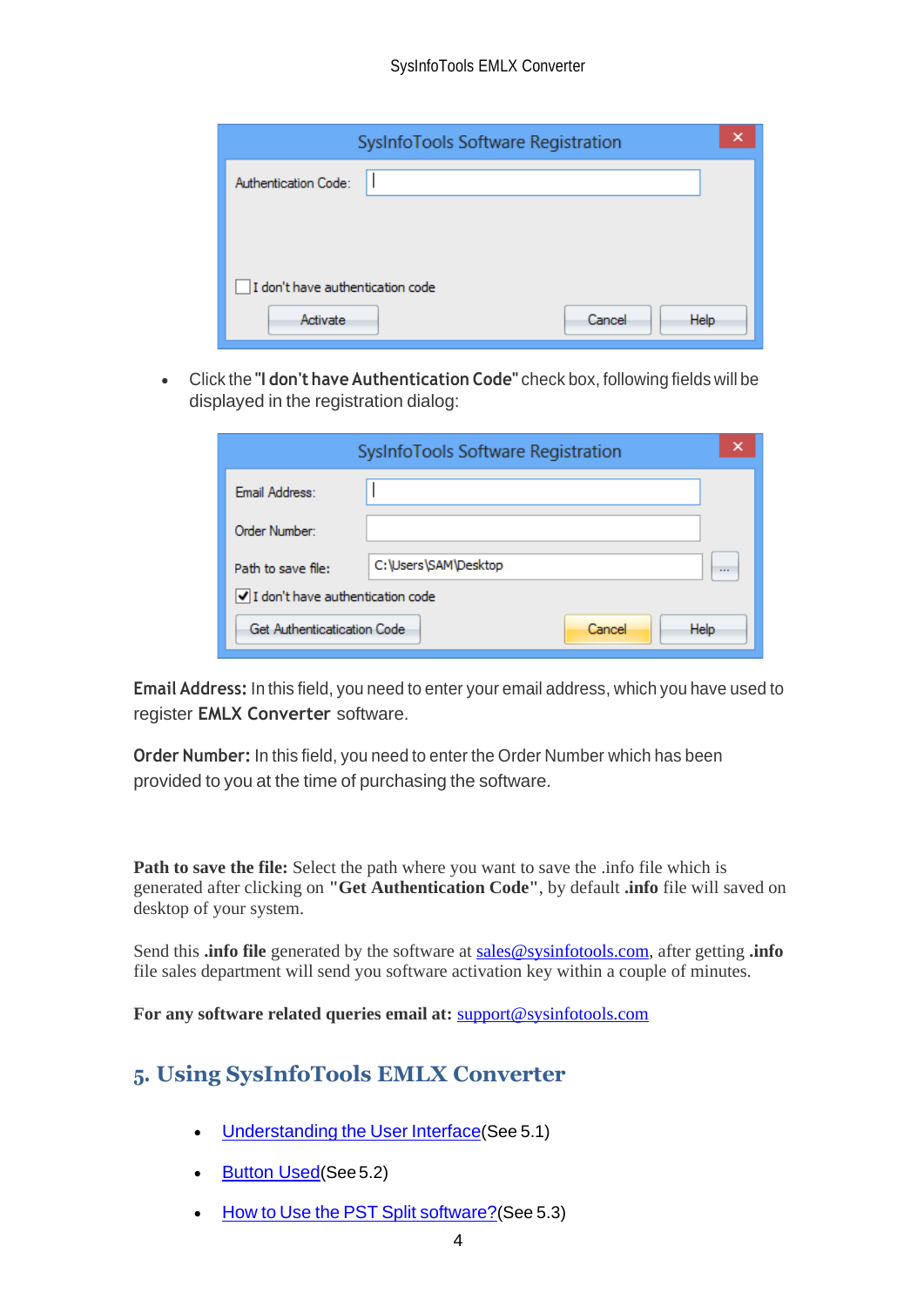# <span id="page-5-0"></span>**Understanding the UserInterface**

| $\bullet$                     | V <sub>19.0</sub>                                                                       |      | ×              |
|-------------------------------|-----------------------------------------------------------------------------------------|------|----------------|
|                               | <b>Sysinfo EMLX Converter</b><br>Migrate Data from EMLX Files to different File Formats |      |                |
| <b>File Path</b>              | <b>isFolder</b>                                                                         |      | Add File(s)    |
|                               |                                                                                         |      | Add Folder(s)  |
|                               |                                                                                         |      | Remove File(s) |
|                               |                                                                                         |      | Remove All     |
| <b>Destination Path:</b>      | C:\Users\user1\Desktop<br>                                                              |      |                |
| <b>Temporary Folder Path:</b> | C:\Users\user1\AppData\Local\Temp\<br>$\cdots$                                          |      |                |
| Select Output Format:         | <b>EML</b><br>٧                                                                         |      |                |
| File Added:                   | o                                                                                       |      |                |
| File:                         | $\mathbf{r}$                                                                            |      |                |
|                               |                                                                                         |      |                |
| $\mathbb{R}$                  |                                                                                         | Save | Close          |

#### <span id="page-5-1"></span>**Button Used**

| <b>Buttons</b> | <b>Button</b><br><b>Name</b> | <b>Description</b>                                                                  |  |
|----------------|------------------------------|-------------------------------------------------------------------------------------|--|
| Add File(s)    |                              | <b>Add file(s):</b> Use this button to add EMLX files to the table.                 |  |
| Add Folder(s)  |                              | Add Folder: Use this button to add single folder to the table.                      |  |
| Remove File(s) |                              | <b>Remove File(s):</b> Use this button to remove the selected files from the table. |  |
| Remove All     |                              | <b>Remove All:</b> Use this button to remove all files from the table.              |  |
|                |                              | About: Use this button for software details.                                        |  |
|                |                              | Help: Use this button to view manual of the software.                               |  |



**Buy:** Use this button to buy software.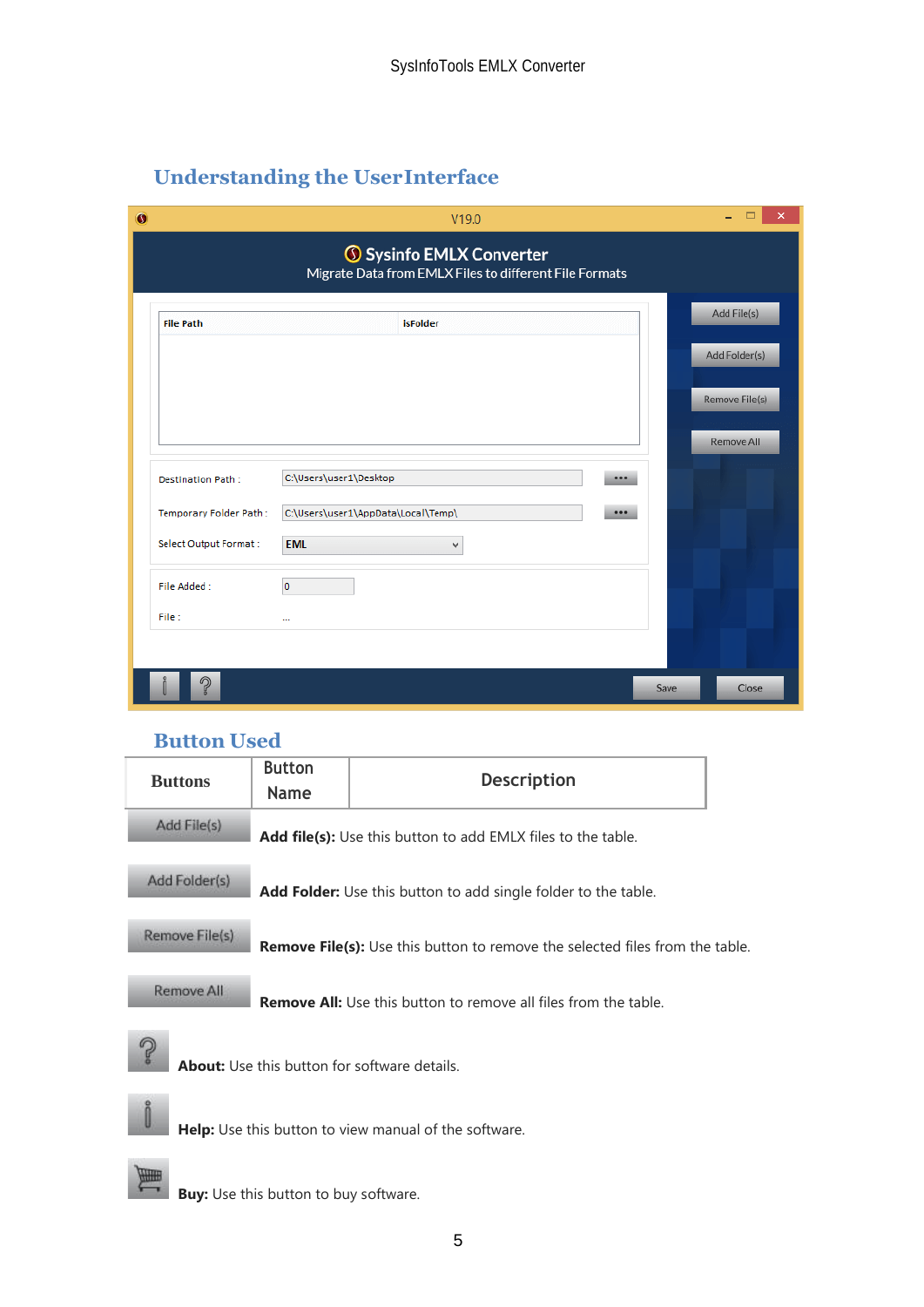#### SysInfoTools EMLX Converter



## <span id="page-6-0"></span>**How to use EMLX Converter Tool**

#### **1. Add Files to the Software**

• Select the Add files button from the right.

|                       | $\bullet$                      | Open                                                                                                                                                                                                                                                                                                                                     | $\boldsymbol{\times}$                         |
|-----------------------|--------------------------------|------------------------------------------------------------------------------------------------------------------------------------------------------------------------------------------------------------------------------------------------------------------------------------------------------------------------------------------|-----------------------------------------------|
|                       | Look in:                       | ● ■ ■<br>emixcase<br>$\checkmark$                                                                                                                                                                                                                                                                                                        | Add File(s)                                   |
| <b>File Path</b>      | <b>Recent Items</b><br>Desktop | Aanvullende info HypotheekVisie.emlx<br>Afspraak vanavond financiering Hypotheek.emlx<br>Betr RE HG.emlx<br>Feedback Businessplan.emlx<br>Fw #Q201621971 Update inzake Graag tab.emlx<br>HG.emlx<br>Netwerkproblemen vanochtend.emlx<br>Overzicht leads Online.emlx<br>Passeerlijst.emlx<br>Re Afspraak vanavond financiering Hypot.emlx | Add Folder(s)<br>Remove File(s)<br>Remove All |
| Destinati<br>Temporar | <b>Documents</b>               | <b>RE Overzicht leads Online.emlx</b><br>Scenario Advies nieuws opvoeren bestaa.emlx                                                                                                                                                                                                                                                     |                                               |
| Select Ou             | This PC                        |                                                                                                                                                                                                                                                                                                                                          |                                               |
| File Adde             | <b>Network</b>                 | File name:<br>Open<br>Files of type:<br>Cancel<br><b>EMLX Files</b><br>$\checkmark$                                                                                                                                                                                                                                                      |                                               |
| File:                 |                                |                                                                                                                                                                                                                                                                                                                                          |                                               |

• Choose EMLX file or multiple files from your folder.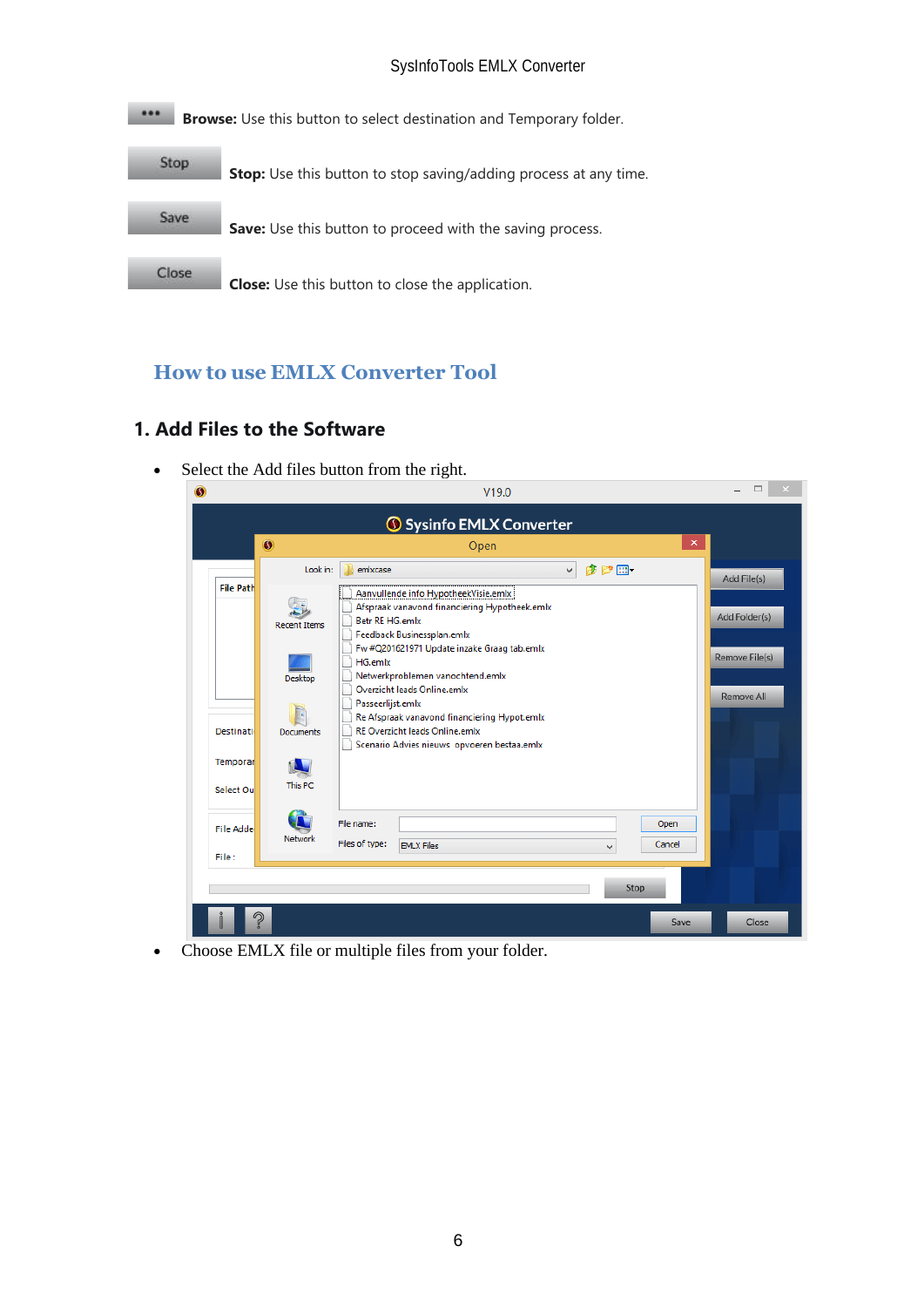• Click OK after the files are successfully added in the software table.

|                                                           |                                                     | V19.0                                                                                   |      |                |
|-----------------------------------------------------------|-----------------------------------------------------|-----------------------------------------------------------------------------------------|------|----------------|
|                                                           |                                                     | <b>Sysinfo EMLX Converter</b><br>Migrate Data from EMLX Files to different File Formats |      |                |
| <b>File Path</b>                                          |                                                     | <b>isFolder</b>                                                                         |      | Add File(s)    |
| C:\Users\user1\Downloads\emlxcase\Aanvullen               |                                                     | False                                                                                   | ۸    |                |
| C:\Users\user1\Downloads\emlxcase\Afspraak v              |                                                     | False                                                                                   |      | Add Folder(s)  |
| C:\Users\user1\Downloads\emlxcase\Betr RE HG              |                                                     | False                                                                                   |      |                |
| C:\Users\user1\Downloads\emlxcase\Feedback                |                                                     | False                                                                                   |      |                |
| C:\Users\user1\Downloads\emlxcase\Fw #Q201                |                                                     | False                                                                                   |      | Remove File(s) |
| C:\Users\user1\Downloads\emlxcase\HG.                     |                                                     | ×                                                                                       |      |                |
| C:\Users\user1\Downloads\emlxcase\Net                     |                                                     | <b>SysInfo EMLX Converter</b>                                                           |      |                |
| <b>Destination Path:</b><br><b>Temporary Folder Path:</b> | C:\Users\user:<br>C:\Users\user1yxpppatatocartrempt | All files added successfully<br>ок                                                      | <br> |                |
| Select Output Format:                                     | <b>EML</b>                                          | v                                                                                       |      |                |
| File Added:                                               | 12                                                  |                                                                                         |      |                |
| File:                                                     |                                                     |                                                                                         |      |                |
|                                                           |                                                     |                                                                                         |      |                |
| P                                                         |                                                     |                                                                                         | Save | Close          |

### **2. Add Folder to the Software**

- Select the Add Folder button from the right.
- Choose a folder containing EMLX files from your system.
- Click OK after the folder is successfully added in the software table.

#### **3. Choose Destination Path**

• Select the browse button from the add file windows.

|                                                                                              | $\bullet$                      |                                                                                                                                     | Open                                                                                                                                           | $\times$ |                                 |
|----------------------------------------------------------------------------------------------|--------------------------------|-------------------------------------------------------------------------------------------------------------------------------------|------------------------------------------------------------------------------------------------------------------------------------------------|----------|---------------------------------|
| <b>File Pat</b>                                                                              | Look in:                       | Desktop                                                                                                                             | ♪ ビ田 -<br>$\checkmark$                                                                                                                         |          | Add File(s)                     |
| C:\Users<br>C:\Users<br>C:\Users<br>C:\Users<br>C:\Users<br>C:\Users<br>C:\Users<br>C:\Users | <b>Recent Items</b><br>Desktop | content part<br>democase<br>desktop data-mahi<br>embttest<br>how to page layout<br>mboxcase Eml Format<br>mboxcase Multi Pst Format | sysinfo-20-12-18<br>SysInfoToolsSoftware<br>SysInfoToolsSoftware(1)<br>SysInfoToolsSoftware(2)<br>SysInfoToolsSoftware(3)<br>test.pst<br>TEST1 |          | Add Folder(s)<br>Remove File(s) |
| <b>Destinat</b><br>Tempora                                                                   | <b>Documents</b>               | mboxcase_Pdf_Format<br>mboxcase1_Eml_Format<br>mboxcase2_Eml_Format<br>mboxcase3 Eml Format<br>My Files                             | windows-data-recovery-toolkit                                                                                                                  |          | Remove All                      |
| Select O                                                                                     | This PC                        | onedrive<br>Scanpst<br>SysInfo 16-04-19 14-32-38<br>sysinfo-8-1-19                                                                  |                                                                                                                                                |          |                                 |
| File Add                                                                                     |                                | Folder name:<br>C:\Users\user1\Desktop\emlxtest                                                                                     |                                                                                                                                                | Open     |                                 |
| File:                                                                                        | <b>Network</b>                 | Files of type:                                                                                                                      | v                                                                                                                                              | Cancel   |                                 |

• Now choose the folder in your system to save the output file.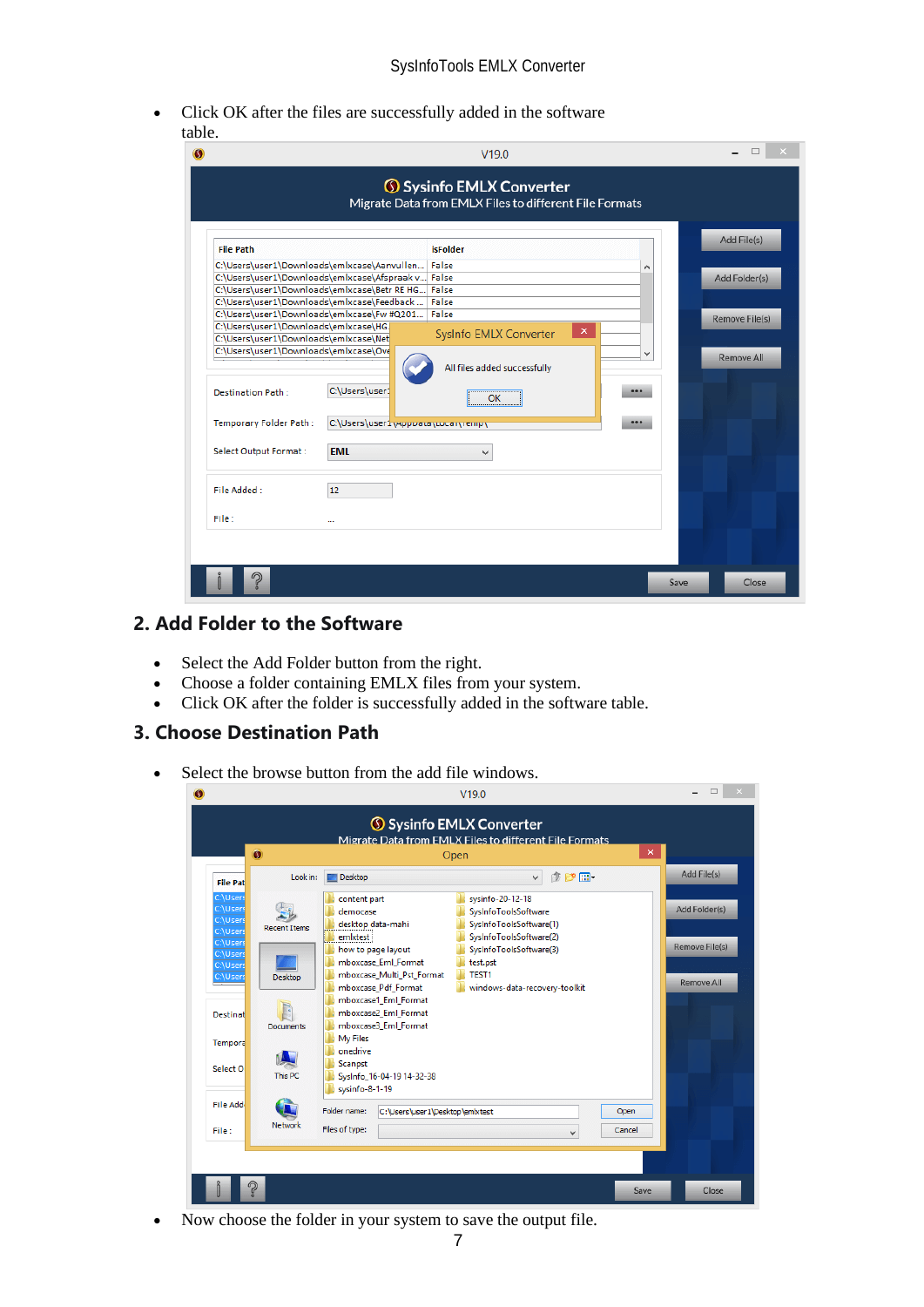• Click on open button to conform the path.

## **4. Saving Option**

Choose Save as option from formats EML, MBOX, PDF, HTML, Gmail, Yahoo, Outlook, Zimba, and etc by SysInfo EMLX Converter. Click on save button.

|                                                    |                                                              | V <sub>19.0</sub>      |                                                        |      |                |
|----------------------------------------------------|--------------------------------------------------------------|------------------------|--------------------------------------------------------|------|----------------|
|                                                    |                                                              | Sysinfo EMLX Converter | Migrate Data from EMLX Files to different File Formats |      |                |
| <b>File Path</b>                                   |                                                              | <b>isFolder</b>        |                                                        |      | Add File(s)    |
| C:\Users\user1\Downloads\emlxcase\Aanvullen        |                                                              | False                  |                                                        | Λ    |                |
| C:\Users\user1\Downloads\emlxcase\Afspraak v.      |                                                              | False                  |                                                        |      | Add Folder(s)  |
| C:\Users\user1\Downloads\emlxcase\Betr RE HG       |                                                              | False                  |                                                        |      |                |
| C:\Users\user1\Downloads\emlxcase\Feedback         |                                                              | False                  |                                                        |      |                |
| C:\Users\user1\Downloads\emlxcase\Fw #Q201         |                                                              | False                  |                                                        |      | Remove File(s) |
| C:\Users\user1\Downloads\emlxcase\HG.emlx          |                                                              | False                  |                                                        |      |                |
| C:\Users\user1\Downloads\emlxcase\Netwerkpr        |                                                              | False                  |                                                        |      |                |
| C:\Users\user1\Downloads\emlxcase\Overzicht        |                                                              | False                  |                                                        | v    | Remove All     |
| <b>Destination Path:</b><br>Temporary Folder Path: | C:\Users\user1\Desktop<br>C:\Users\user1\AppData\Local\Temp\ |                        |                                                        | <br> |                |
| Select Output Format:                              | EML                                                          |                        |                                                        |      |                |
|                                                    | <b>EML</b>                                                   | ۸                      |                                                        |      |                |
| File Added:                                        | <b>MBOX</b>                                                  |                        |                                                        |      |                |
|                                                    | <b>HTML</b>                                                  |                        |                                                        |      |                |
| File:                                              | <b>PDF</b>                                                   |                        |                                                        |      |                |
|                                                    | <b>MSG</b>                                                   |                        |                                                        |      |                |
|                                                    | <b>PST</b>                                                   |                        |                                                        |      |                |
|                                                    | <b>MHT</b>                                                   |                        |                                                        |      |                |
|                                                    | Gmail                                                        |                        |                                                        |      |                |
|                                                    |                                                              |                        |                                                        | Save | Close          |

To Save EMLX file as PST

- Select the PST format from the Output Format option.
- Press the Save button and move forward with the conversion process.
- Filter your emails with Dates; if you want to import some selective emlx files.
- Click on Apply button to convert the EMLX as PST format.

To import .emlx files into Gmail you will have to sign in with your Gmail ID & Password.

### **5. Filter emails by dates**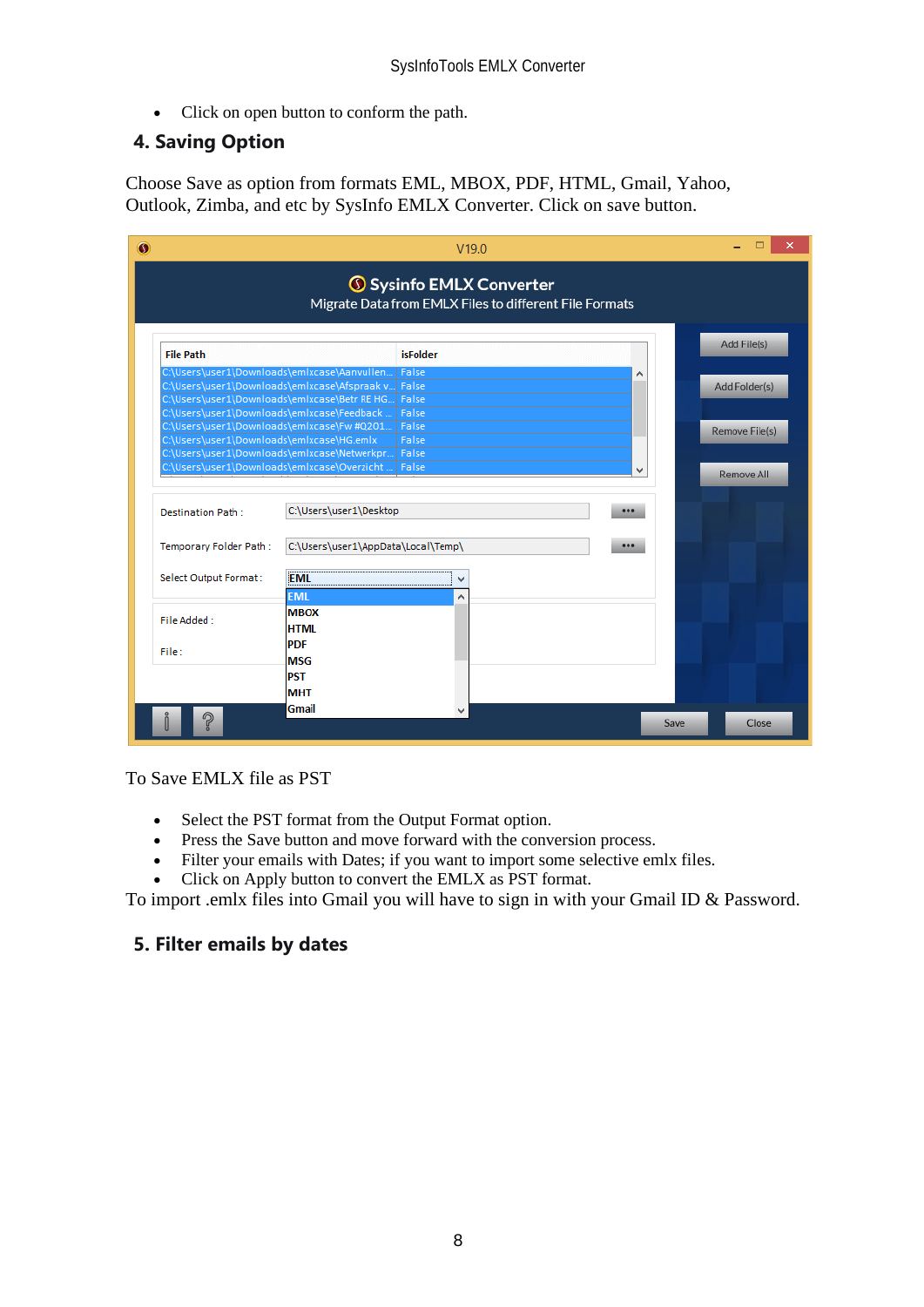#### SysInfoTools EMLX Converter

|                                                                                      | V <sub>19.0</sub>                                                                                                                             |                |
|--------------------------------------------------------------------------------------|-----------------------------------------------------------------------------------------------------------------------------------------------|----------------|
|                                                                                      | <b>6</b> Sysinfo EMLX Converter                                                                                                               |                |
|                                                                                      | $\boldsymbol{\times}$<br>$\overline{\mathbf{O}}$<br>V19.0                                                                                     |                |
| <b>File Path</b><br>C:\Users\user1\Dow                                               | Sysinfo EMLX Converter<br>Migrate Data from EMLX Files to different File Formats                                                              | Add File(s)    |
| C:\Users\user1\Dow<br>C:\Users\user1\Dow                                             | √ Date Filter                                                                                                                                 | Add Folder(s)  |
| C:\Users\user1\Dow<br>C:\Users\user1\Dow<br>C:\Users\user1\Dow<br>C:\Users\user1\Dow | 曾<br>$0 - 0 - 0$<br>From:<br>To:<br><b>FHEE</b><br>ᆔ<br>$2018 -$<br>April<br><b>End Date</b><br>Sun Mon Tue Wed Thu Fri Sat                   | Remove File(s) |
| C:\Users\user1\Dow                                                                   | $14^{1}$<br>$\overline{2}$<br>3<br>5<br>6<br>$\blacktriangleleft$<br>7<br>4<br>Add<br>8<br>13<br>14<br>15 <sub>1</sub><br>10<br>11<br>12<br>9 | Remove All     |
| <b>Destination Path:</b>                                                             | 16 15<br>16<br>18<br>19<br>20<br>21<br>-17<br>Remove<br>22<br>23<br>24<br>25<br>27<br>28<br>17 <sup>1</sup><br>26                             |                |
| <b>Temporary Folder Pa</b>                                                           | 18 29<br>30                                                                                                                                   |                |
| Select Output Forma                                                                  | <b>Subject</b><br>Naming Convention:<br>$\checkmark$                                                                                          |                |
| File Added:                                                                          | Maintain Folder hierarchy                                                                                                                     |                |
| File:                                                                                | Cancel<br>Apply                                                                                                                               |                |
|                                                                                      |                                                                                                                                               |                |
| ?                                                                                    | Save                                                                                                                                          | Close          |

- Choose the date in from column and to column.
- Press Add button to add the date in the selected area.<br>• Repeat the process, if you want to add another date ra
- Repeat the process, if you want to add another date range.

### **6. Choose the Files Name**

|                                                                   | V19.0                                                                                              |                |
|-------------------------------------------------------------------|----------------------------------------------------------------------------------------------------|----------------|
|                                                                   | <b>6</b> Sysinfo EMLX Converter<br>×<br>$\bullet$<br>V19.0                                         |                |
| <b>File Path</b><br>C:\Users\Administra                           | <b>Sysinfo EMLX Converter</b><br>Migrate Data from EMLX Files to different File Formats            | Add File(s)    |
| C:\Users\Administra<br>C:\Users\Administra<br>C:\Users\Administra | Date Filter<br>$\frac{600}{1000}$ To:<br>▒                                                         | Add Folder(s)  |
| C:\Users\Administra<br>C:\Users\Administra<br>C:\Users\Administra | From:<br><b>Start Date</b><br><b>End Date</b>                                                      | Remove File(s) |
| C:\Users\Administra                                               | Add<br>Remove                                                                                      | Remove All     |
| <b>Destination Path:</b><br><b>Temporary Folder Pa</b>            |                                                                                                    |                |
| <b>Select Output Forma</b>                                        | <b>Subject</b><br>Naming Convention:<br>ш<br><b>Subject</b>                                        |                |
| File Added:                                                       | Date(DD-MM-YYYY<br>Maintain Folder hierarch<br>Date(DD-MM-YYYY)+Subject<br>Subject+Date(DD-MM-YYYY |                |
| File *                                                            | From+Subject<br>Subject+From<br><b>AutoIncrement</b>                                               |                |
|                                                                   | Save                                                                                               | Close          |

The software offer you with different naming formats to same your output emails file. Choose any one of your choice from; Date (DD-MM-YYYY), Subject + Date (DD-MM-YYYY).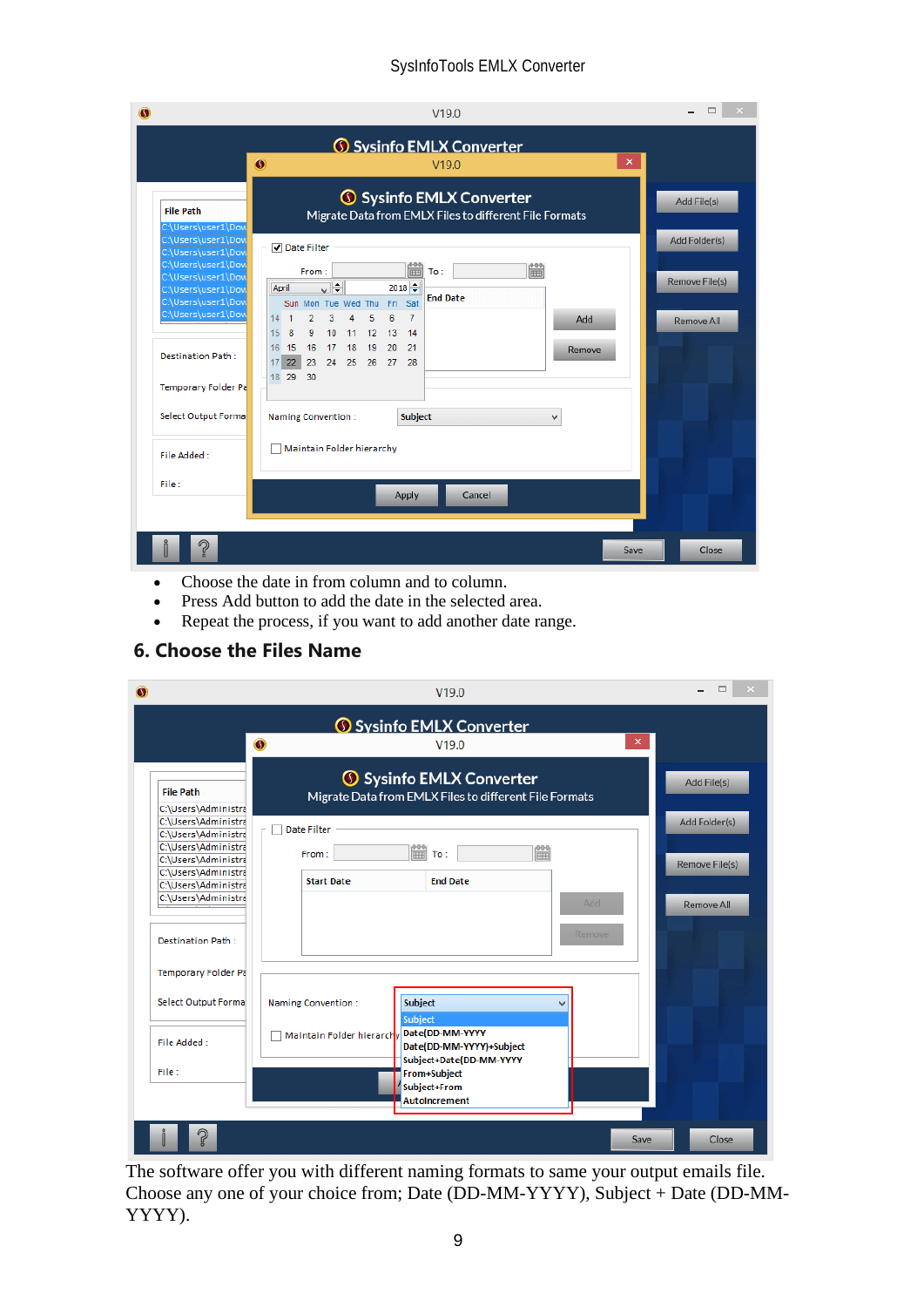*Note: If you are choosing the date range filter, then you must go by date convention for your ease to identify the emails.*

|                                                                                          | V19.0                                                                                   |                |
|------------------------------------------------------------------------------------------|-----------------------------------------------------------------------------------------|----------------|
|                                                                                          | <b>6</b> Sysinfo EMLX Converter<br>$\times$<br>$\bullet$<br>V19.0                       |                |
| <b>File Path</b><br>C:\Users\Administra                                                  | <b>Sysinfo EMLX Converter</b><br>Migrate Data from EMLX Files to different File Formats | Add File(s)    |
| C:\Users\Administra<br>C:\Users\Administra                                               | <b>Date Filter</b>                                                                      | Add Folder(s)  |
| C:\Users\Administra<br>C:\Users\Administra<br>C:\Users\Administra<br>C:\Users\Administra | 鷗<br>鷗<br>From:<br>To:<br><b>Start Date</b><br><b>End Date</b>                          | Remove File(s) |
| C:\Users\Administra                                                                      | Add                                                                                     | Remove All     |
| <b>Destination Path:</b>                                                                 | Remove                                                                                  |                |
| <b>Temporary Folder Pa</b>                                                               |                                                                                         |                |
| <b>Select Output Forma</b>                                                               | <b>Subject</b><br>Naming Convention:<br>u                                               |                |
| File Added:                                                                              | Maintain Folder hierarchy                                                               |                |
| File:                                                                                    | Cancel<br>Apply                                                                         |                |
| P                                                                                        | Save                                                                                    | Close          |

### **7. Maintain folder hierarchy**

Tick the Maintain folder hierarchy check box, if you want to maintain your emails folder structure. And then choose the file saving option; that will start the conversion process of the EMLX file into your selected output files.

## <span id="page-10-0"></span>**6. Uninstall theSoftware**

To uninstall the software from your system, you can use any of the two methods described below:

- **1.** Uninstall from **ControlPanel**
- **2.** Uninstall from **Windows Start menu**

#### **Uninstall from Control Panel:**

Touninstall**SysInfoToolsEMLX Converter** toolfromControlPanel,followthesteps shown below:

• Click the **Start Menu** > **Control Panel** and then double click the **Add or Remove Programs** icon.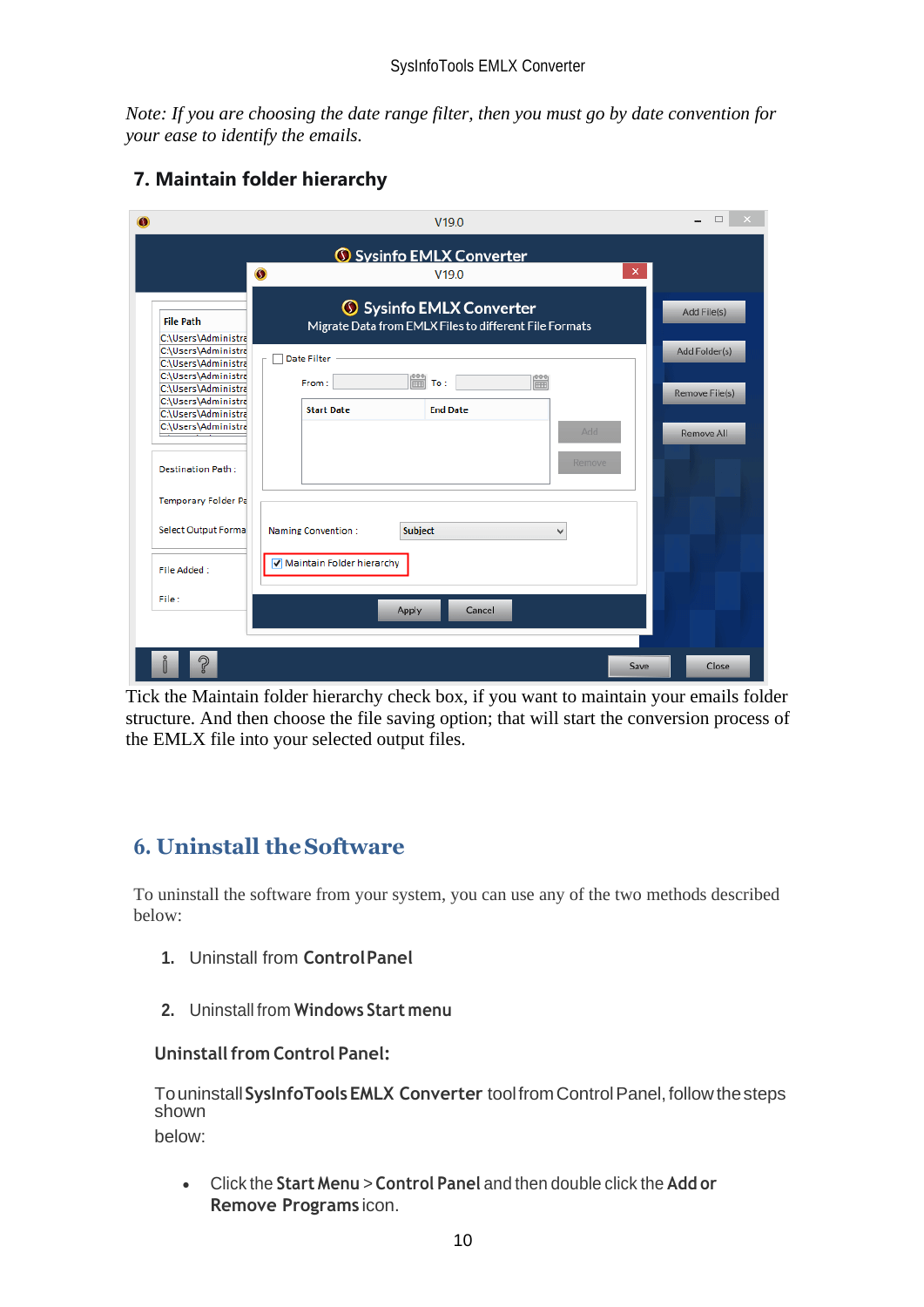- Select **SysInfoTools EMLX Converter** and click **Remove**.
- A warning message before un-installing the software will be displayed on the screen.

| SysInfoTools EMLX Converter x86(Full) v4.0 Uninstall                                                                 |
|----------------------------------------------------------------------------------------------------------------------|
| Are you sure you want to completely remove SysInfoTools<br>EML X Converter x86(Full) v4.0 and all of its components? |
| <br>No.<br>7 p.                                                                                                      |

• Click **'Yes'** to uninstall the software completely from your system.

#### **Uninstall from Windows Start menu:**

To uninstall **SysInfoTools EMLX Converter** file from Windows Start menu, follow the steps shown below:

- Click the **Start** button from the Windows menu.
- Click**AllPrograms**>**SysInfoToolsEMLX Converter>Uninstall SysInfoToolsEMLX Converter**.
- A warning message before un-installingwill be displayed on the screen.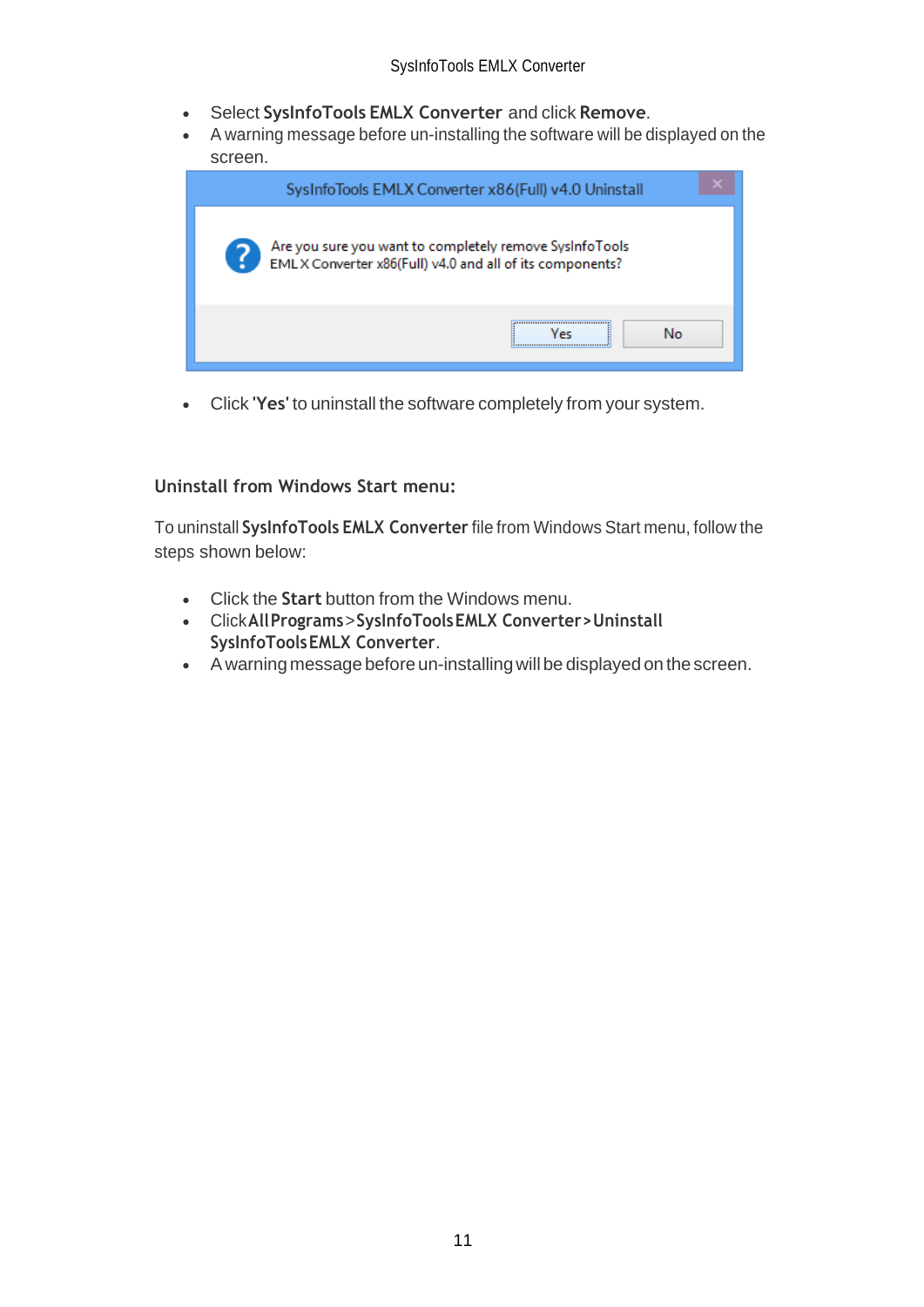

• Click **'Yes'** to uninstall the software completely from your system.

## <span id="page-12-0"></span>**7. Legal Notice**

[Copyright\(](#page-12-1)See 7.1)

- [Disclaimer](#page-12-2)(See 7.2)
- [Trademarks](#page-13-0)(See 7.3)
- [License Agreement](#page-13-1)(See7.4)

## <span id="page-12-1"></span>**Copyright**

SysInfoTools EMLX Converter software, accompanied user manual and documentation are copyright of SysInfoTools Data Recovery, with all rights reserved. Under the copyright laws, this user manual cannot be reproduced in any form without the Prior written permission of SysInfoTools. No Patent Liability is assumed, however, with respect to the use of the Information contained herein.

## <span id="page-12-2"></span>**Disclaimer**

The Information contained in this manual, including but not limited to any product specifications, is subject to change without notice. SysInfoTools Data Recovery Provides no warranty with regard to this manual or any other information contained herein and here by expressly disclaims any implied warranties of merchantability or fitness for any particular purpose with regard to any of the foregoing SysInfoTools Data Recovery assumes no liability for any damages incurred directly or indirectly from any technical or typographical errors or omissions contained herein or for discrepancies between the product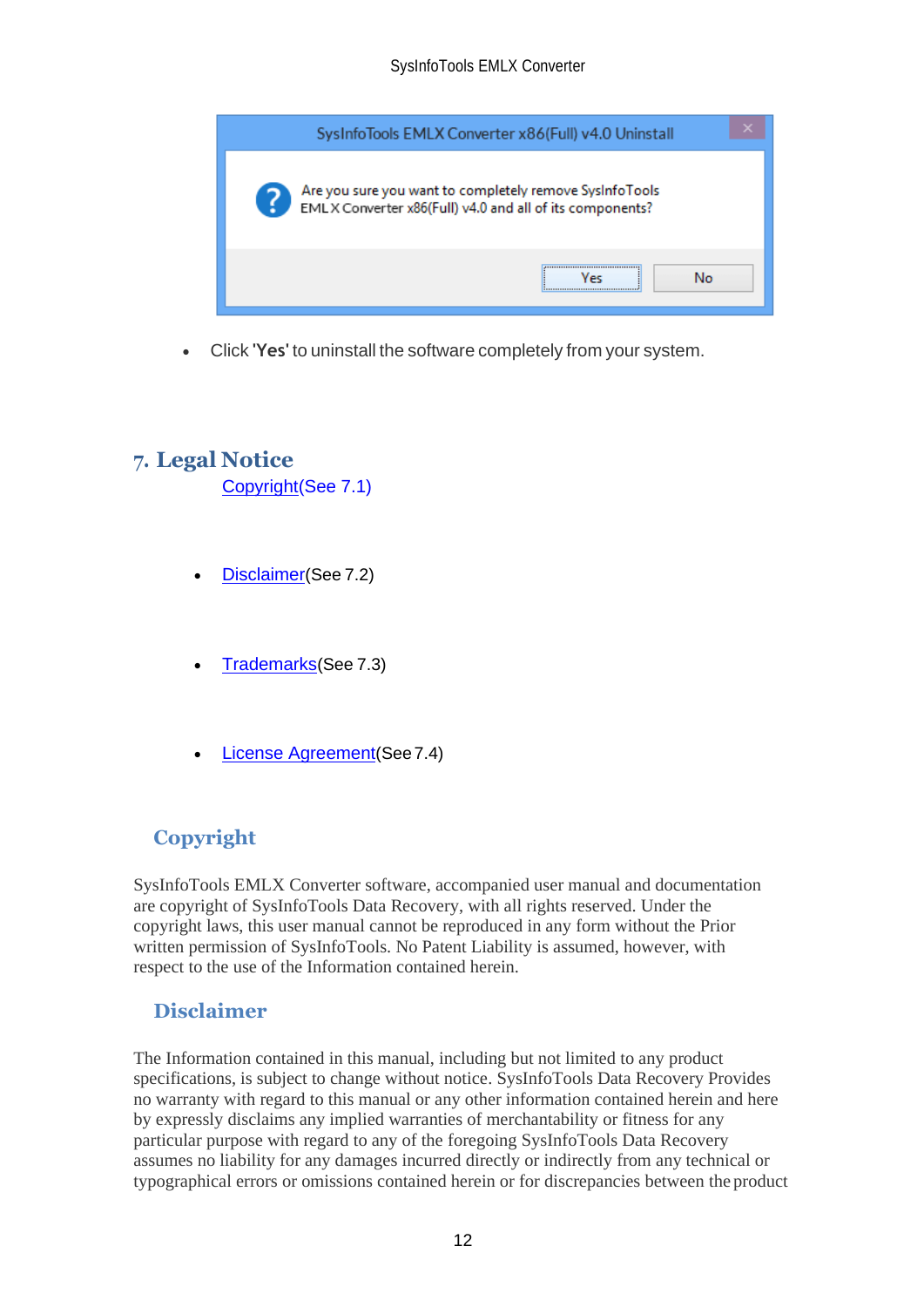and the manual. In no event shall SysInfoTools Data Recovery, be liable for any incidental, consequential special, or exemplary damages, whether based on tort, contract or otherwise, arising out of or in connection with this manual or any other information contained herein or the use there of.

## <span id="page-13-0"></span>**Trademarks**

SysInfoTools EMLX Converter Tool is a registered trademark of SysInfoTools Data Recovery.

Windows 2000, 2003, XP and Windows Vista are registered trademarks of Microsoft Corporation.

All other brands and product names are trademarks or registered trademarks of their respective companies.

### <span id="page-13-1"></span>**License Agreement**

SysInfoTools EMLX Converter Copyright by SysInfoTools Data Recovery.

#### Your Agreement to this License

You should carefully read the following terms and conditions before using, installing or distributing this software, unless you have a different license agreement signed by SysInfoTools Data Recovery.

If you do not agree to all of the terms and conditions of this License, then: do not copy, install, distribute or use any copy of SysInfoTools EMLX Converter with which this License is included, you may return the complete package unused without requesting an activation key, within 30 days after purchase, for a full refund of your payment.

The terms and conditions of this License describe the permitted use and users of each Licensed Copy of SysInfoTools EMLX Converter. For purposes of this License, if you have a valid single-copy license, you have the right to use a single Licensed Copy of SysInfoTools EMLX Converter; if you or your organization has a valid multi-user license, then you or your organization have/has the right to use up to a number of Licensed Copies of

SysInfoTools EMLX Converter equal to the number of copies indicated in the documents issued by SysInfoTools when granting the license.

#### Scope of the License

Each Licensed Copy of SysInfoTools EMLX Converter may either be used by a single person or used non-simultaneously by multiple people who use the software personally installed on a single workstation. This is not a concurrent user license. All rights of any kind in SysInfoTools EMLX Converter, which are not expressly granted in this License, are entirely and exclusively reserved to and by SysInfoTools. You may not rent, lease, modify, translate, reverse engineer, decompile, disassemble, or create derivative works based on, SysInfoTools EMLX Converter, nor permit anyone else to do so. You may not make access to SysInfoTools EMLX Converter available to others in connection with a service bureau, application service provider, or similar business, nor permit anyone else to do so.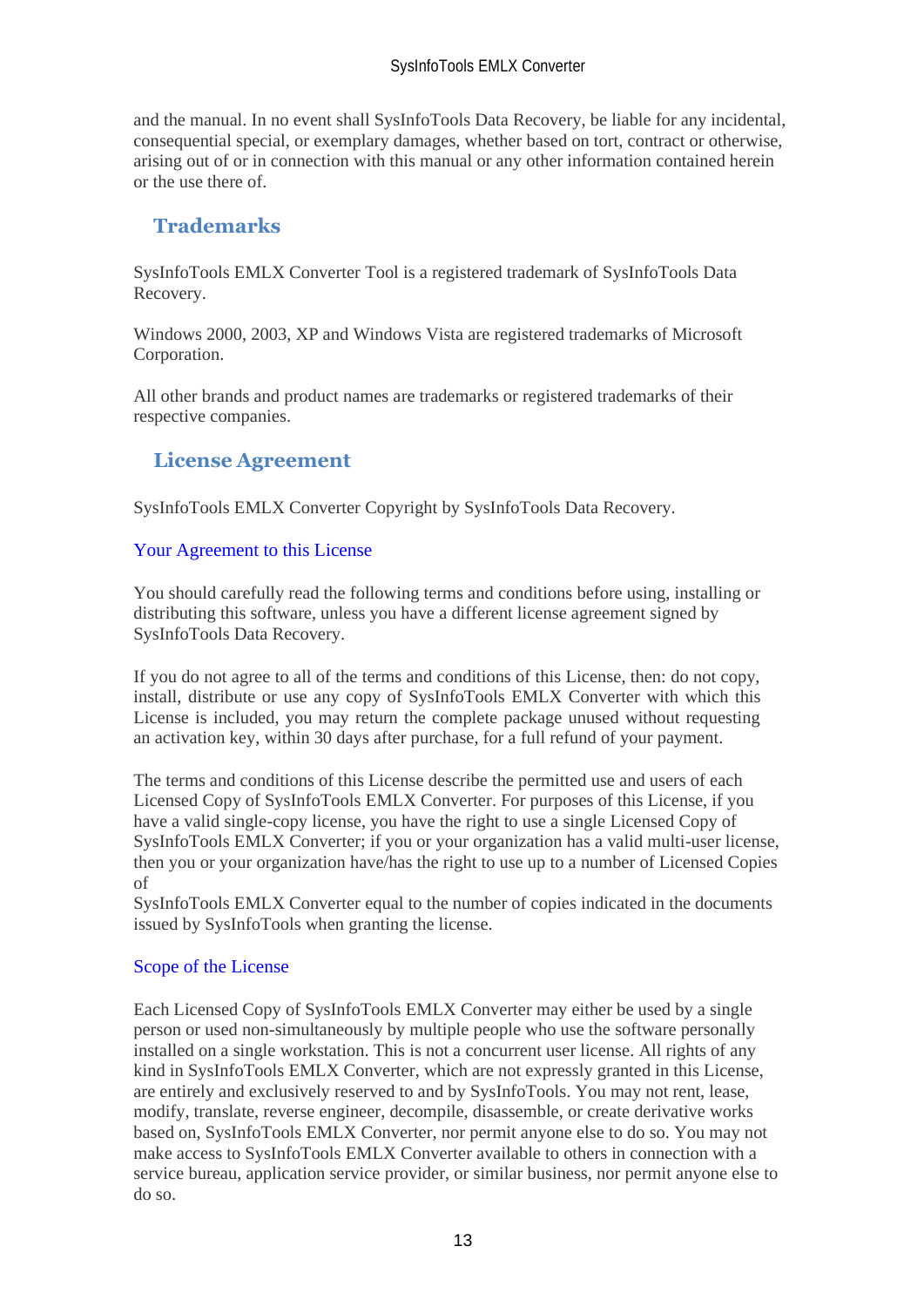#### Warranty Disclaimers and Liability Limitations

SysInfoTools EMLX Converter, and any and all accompanying software, data and materials, are distributed and provided AS-IT-IS and with no warranties of any kind, whether expressed or implied. In particular, there is no warranty for the quality of data recovered. You acknowledge that good data processing procedure dictates that any program, including SysInfoTools EMLX Converter, must be thoroughly tested with noncritical data before there is any reliance on it, and you hereby assume the entire risk of all use of the copies of SysInfoTools EMLX Converter covered by this License. This disclaimer of warranty constitutes an essential part of this License.

In addition, in no event does SysInfoTools authorize you or anyone else to use SysInfoTools EMLX Converter in applications or systems where SysInfoTools EMLX Converter failure to perform can reasonably be expected to result in a significant physical injury, or in loss of life. Any such use is entirely at your own risk, and you agree to hold SysInfoTools harmless from all claims or losses relating to such unauthorized use. You agree to hold SysInfoTools Data Recovery harmless from any and all claims or losses relating to such unauthorized use.

# <span id="page-14-0"></span>**8. Technical Support**

We provide 24/7 online support to solve customer's queries. We have highly skilled and expert support team, who makes use of modernized communication devices, thereby achieving maximum efficiency and an exceptional response time.

# <span id="page-14-1"></span>**9. About SysInfoTools**

Since several years, SysInfoTools has evolved as one of the trusted names in the field of Data Recovery of the different types of files. The main aim of our organization is to provide the best possible solution to our customers so that our customers can recover their data and relief them from the frustration of data loss. We aim at providing values to our customers and try to satisfy them in every possible way. Customer satisfaction is prime reward for our organization.

SysInfoTools provides a wide range of software for different types of corrupt files recovery and repair for corrupt zip files, MS BKF files, Open Office files (Base files, Impress files, Draw files, Calc files, Math files and Writer files), MS Office 2007 files (MS Word files, MS PowerPoint files and MS Excel files). SysInfoTools also provides software for corrupt PST files of MS Outlook and DBX files of Outlook Express. In addition, we have more recovery software which are available for crashed hard disk recovery and repair like software for FAT recovery and NTFS recovery. In future, we are going to expand our operations to offer more software for different types of corrupt files, Database, Email migration, Desktop utilities, Network management and many more which will help our customers to recover their valuable data.

The hard drives data recovery software provided by our organization ensures safe and accurate data recovery from the hard drive. It does not modify the existing content of the hard drive and make the fresh copy of the recovered data. Hard drives data recovery software are useful in situation when there is an accidental deletion of files, which are deleted due to virus attacks, disk formatting and software malfunctioning.